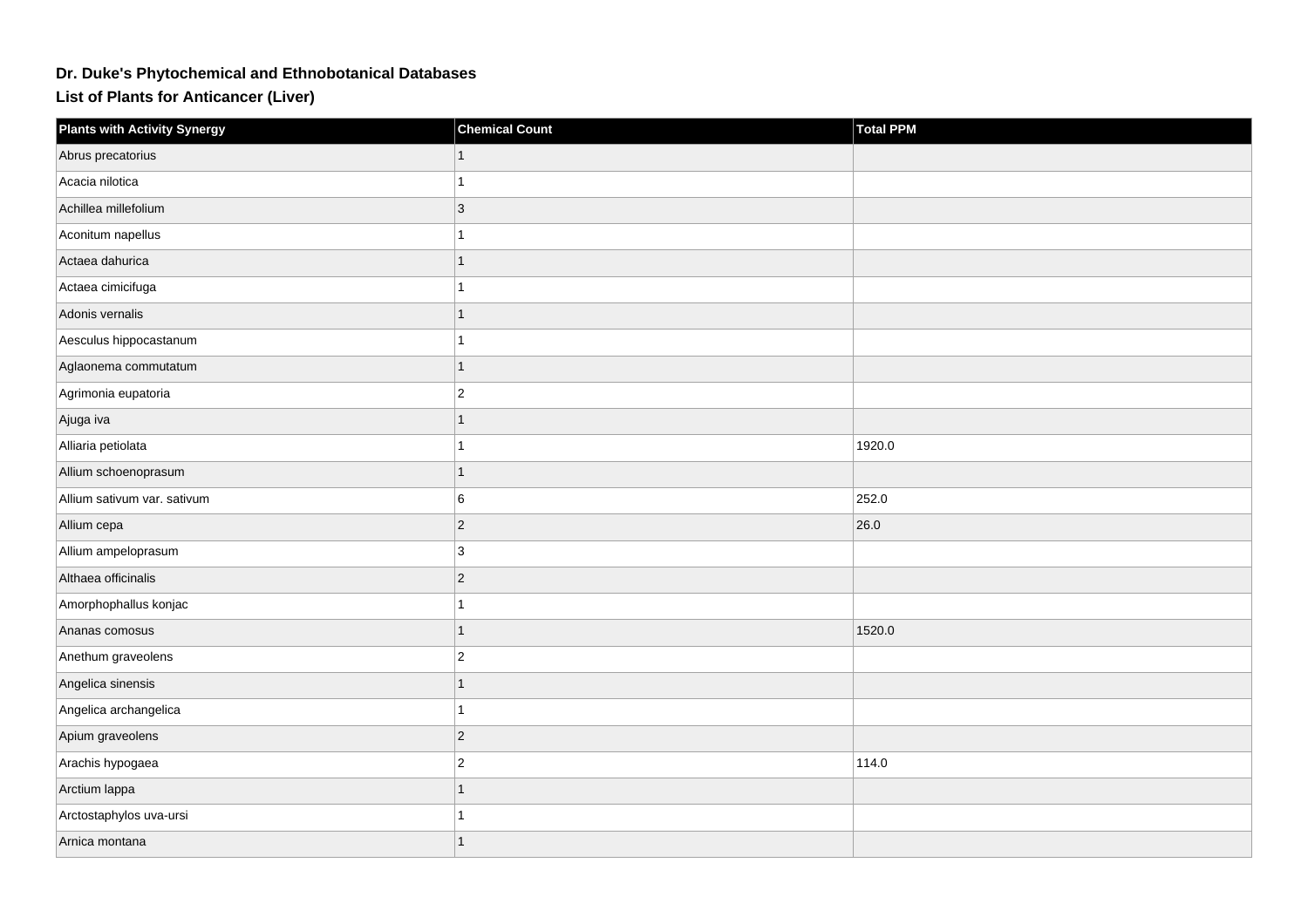| <b>Plants with Activity Synergy</b> | <b>Chemical Count</b> | <b>Total PPM</b> |
|-------------------------------------|-----------------------|------------------|
| Artemisia dracunculus               | $\overline{2}$        | 76.0             |
| Artemisia absinthium                | 1                     |                  |
| Artemisia abrotanum                 | 1                     |                  |
| Aspalathus linearis                 | $\overline{1}$        |                  |
| Asparagus officinalis               | 1                     |                  |
| Astragalus membranaceus             | $ 2\rangle$           |                  |
| Avena sativa                        | $\vert$ 2             |                  |
| Balanites aegyptiacus               | $\overline{1}$        |                  |
| Ballota nigra                       | $ 2\rangle$           |                  |
| Basella alba                        | 1                     |                  |
| Berberis vulgaris                   | $\mathbf{1}$          |                  |
| Beta vulgaris                       | $ 2\rangle$           |                  |
| Boehmeria nivea                     | $\mathbf{1}$          |                  |
| Brassica pekinensis                 | $\mathbf{1}$          | 12.0             |
| Brassica oleracea var. italica      | 4                     |                  |
| Brassica oleracea var. gemmifera    | $\overline{1}$        | 20.0             |
| Brassica oleracea var. capitata I.  | $ 2\rangle$           | 40.0             |
| Brassica oleracea var. botrytis I.  | $\overline{4}$        | 26.0             |
| Brassica nigra                      | $ 2\rangle$           |                  |
| Calendula officinalis               | 1                     |                  |
| Camellia sinensis                   | $ 2\rangle$           |                  |
| Canavalia ensiformis                | 1                     |                  |
| Cannabis sativa                     | 1                     |                  |
| Capsicum frutescens                 | 3                     |                  |
| Capsicum annuum                     | 4                     | $1.2$            |
| Catalpa ovata                       | 1                     |                  |
| Celosia cristata                    | 1                     |                  |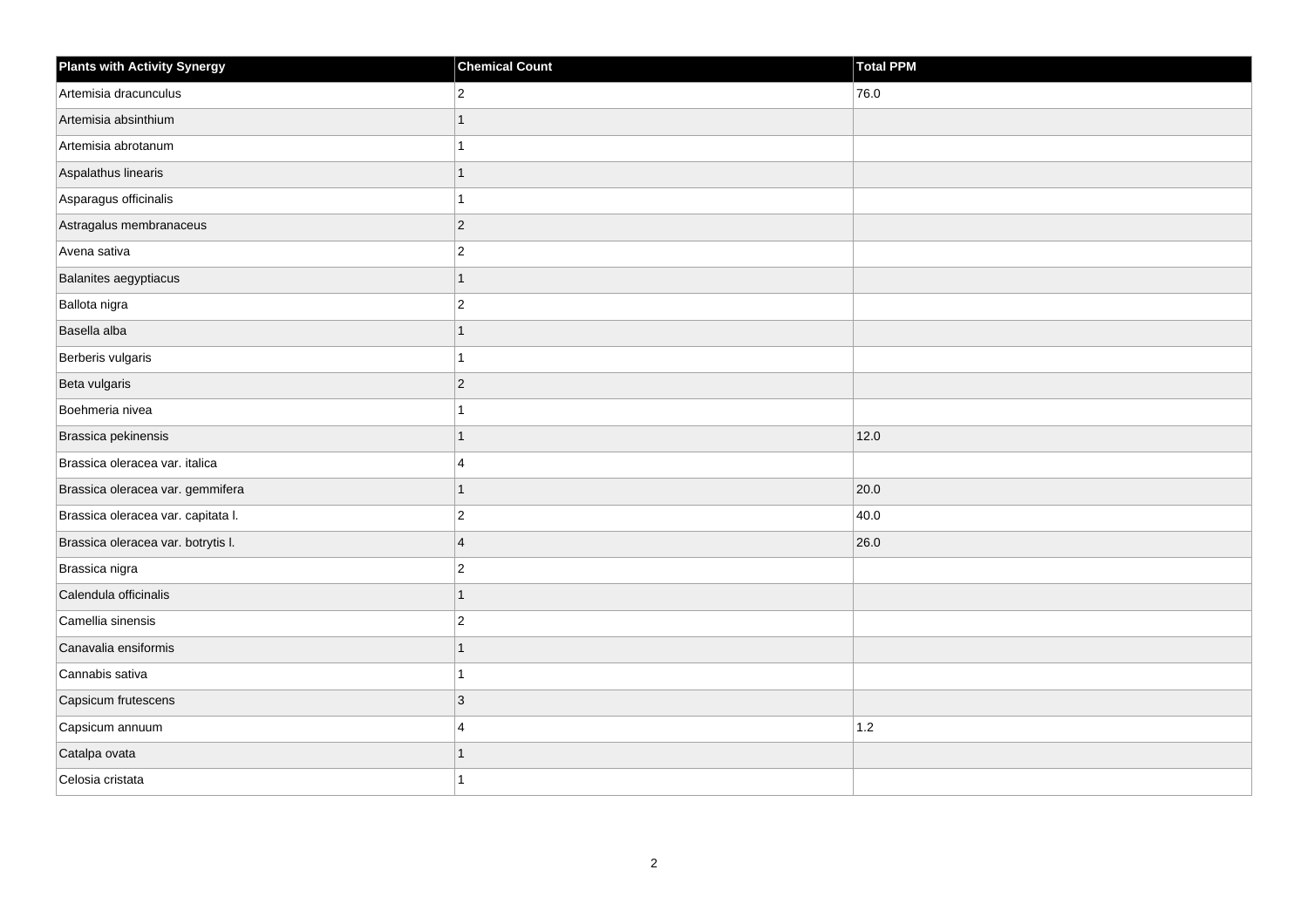| <b>Plants with Activity Synergy</b> | <b>Chemical Count</b> | Total PPM |
|-------------------------------------|-----------------------|-----------|
| Centaurea cyanus                    | $\overline{2}$        |           |
| Centaurium erythraea                |                       |           |
| Ceratonia siliqua                   |                       |           |
| Chamaemelum nobile                  | 1                     |           |
| Chenopodium ambrosioides            | 1                     |           |
| Chenopodium album                   | $\overline{2}$        |           |
| Cichorium intybus                   | $\overline{2}$        |           |
| Cimicifuga dahurica                 |                       |           |
| Cinchona pubescens                  | 1                     |           |
| Citrullus colocynthis               | $\overline{2}$        |           |
| Citrus sinensis                     | $\overline{2}$        | 52.8      |
| Citrus reticulata                   | $\overline{c}$        | 4.0       |
| Citrus paradisi                     | $\overline{2}$        | 69.0      |
| Citrus limon                        |                       | 80.0      |
| Clematis vitalba                    |                       |           |
| Cnicus benedictus                   |                       |           |
| Cocos nucifera                      |                       |           |
| Coffea arabica                      | $\overline{c}$        | 206000.0  |
| Coix lacryma-jobi                   | 1                     |           |
| Commiphora wightii                  |                       |           |
| Conium maculatum                    | 1                     |           |
| Convallaria majalis                 | $\overline{2}$        |           |
| Coptis spp                          |                       |           |
| Coptis japonica                     |                       |           |
| Coptis chinensis                    | 1                     |           |
| Corchorus olitorius                 |                       |           |
| Coriandrum sativum                  | $\overline{c}$        | 640.0     |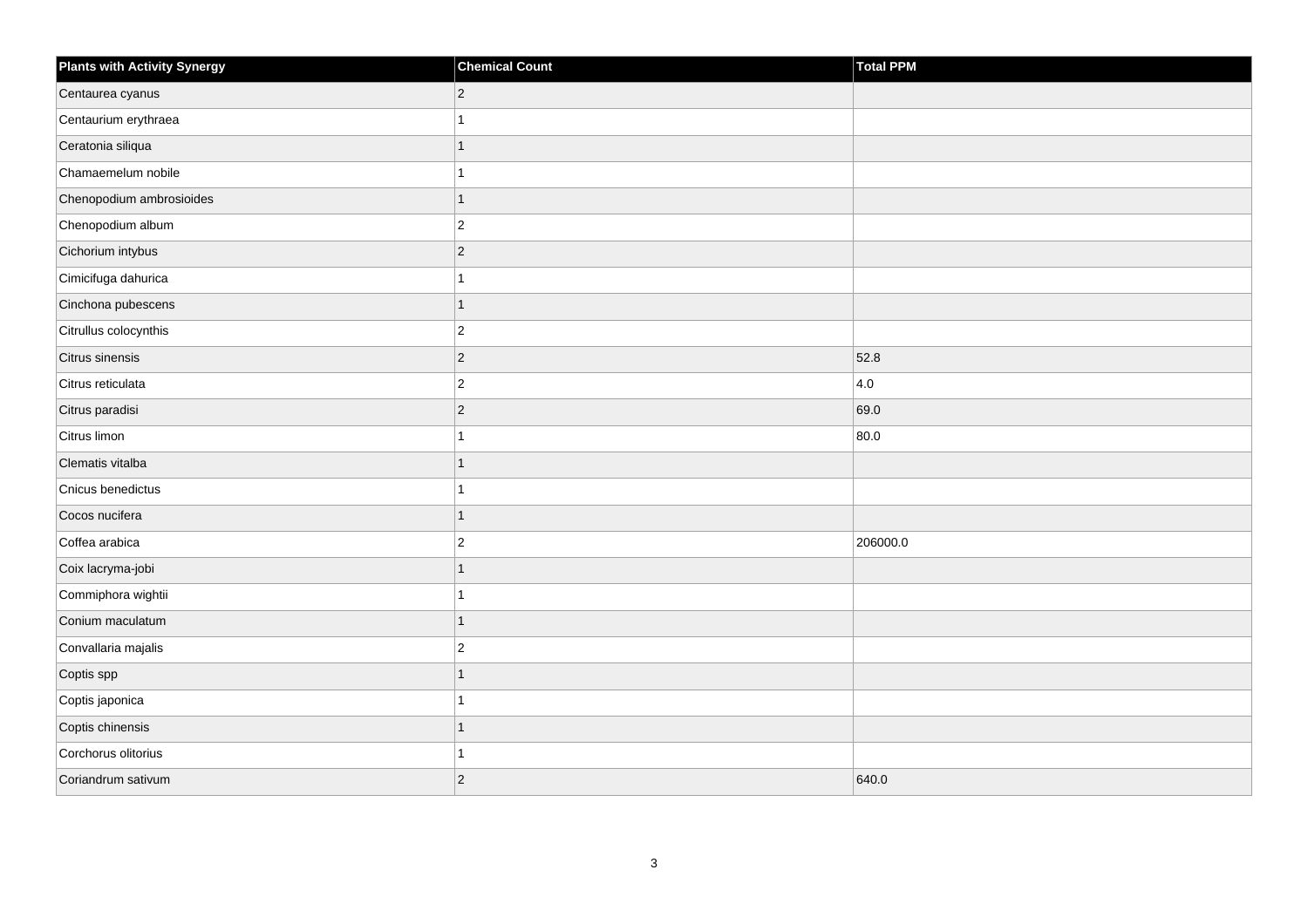| <b>Plants with Activity Synergy</b> | <b>Chemical Count</b> | Total PPM |
|-------------------------------------|-----------------------|-----------|
| Crataegus rhipidophylla             |                       |           |
| Crataegus pentagyna                 | 1                     |           |
| Crataegus monogyna                  |                       |           |
| Crataegus laevigata                 | $\overline{1}$        |           |
| Crataegus cuneata                   |                       |           |
| Cucumis sativus                     | $\overline{2}$        |           |
| Cucumis melo                        | 3                     | 12.0      |
| Cucurbita pepo                      | $\overline{2}$        |           |
| Cyamopsis tetragonoloba             |                       |           |
| Cydonia oblonga                     | $\overline{c}$        |           |
| Cynara cardunculus                  | $\overline{2}$        |           |
| Datura stramonium                   | $\overline{2}$        |           |
| Daucus carota                       | 4                     | 50.0      |
| Dictamnus albus                     | 1                     |           |
| Digitalis purpurea                  | $\overline{2}$        |           |
| Dioscorea alata                     | $\overline{1}$        |           |
| Dipsacus fullonum                   |                       |           |
| Dipteryx odorata                    | 1                     |           |
| Duboisia myoporoides                | 1                     |           |
| Echinacea spp                       | $\overline{2}$        |           |
| Echinacea pallida                   |                       |           |
| Echinacea angustifolia              | 1                     |           |
| Elaeagnus angustifolia              | $\overline{2}$        |           |
| Eleutherococcus senticosus          | $\overline{2}$        |           |
| Equisetum hyemale                   | 1                     |           |
| Equisetum arvense                   | 3                     |           |
| Eriobotrya japonica                 |                       |           |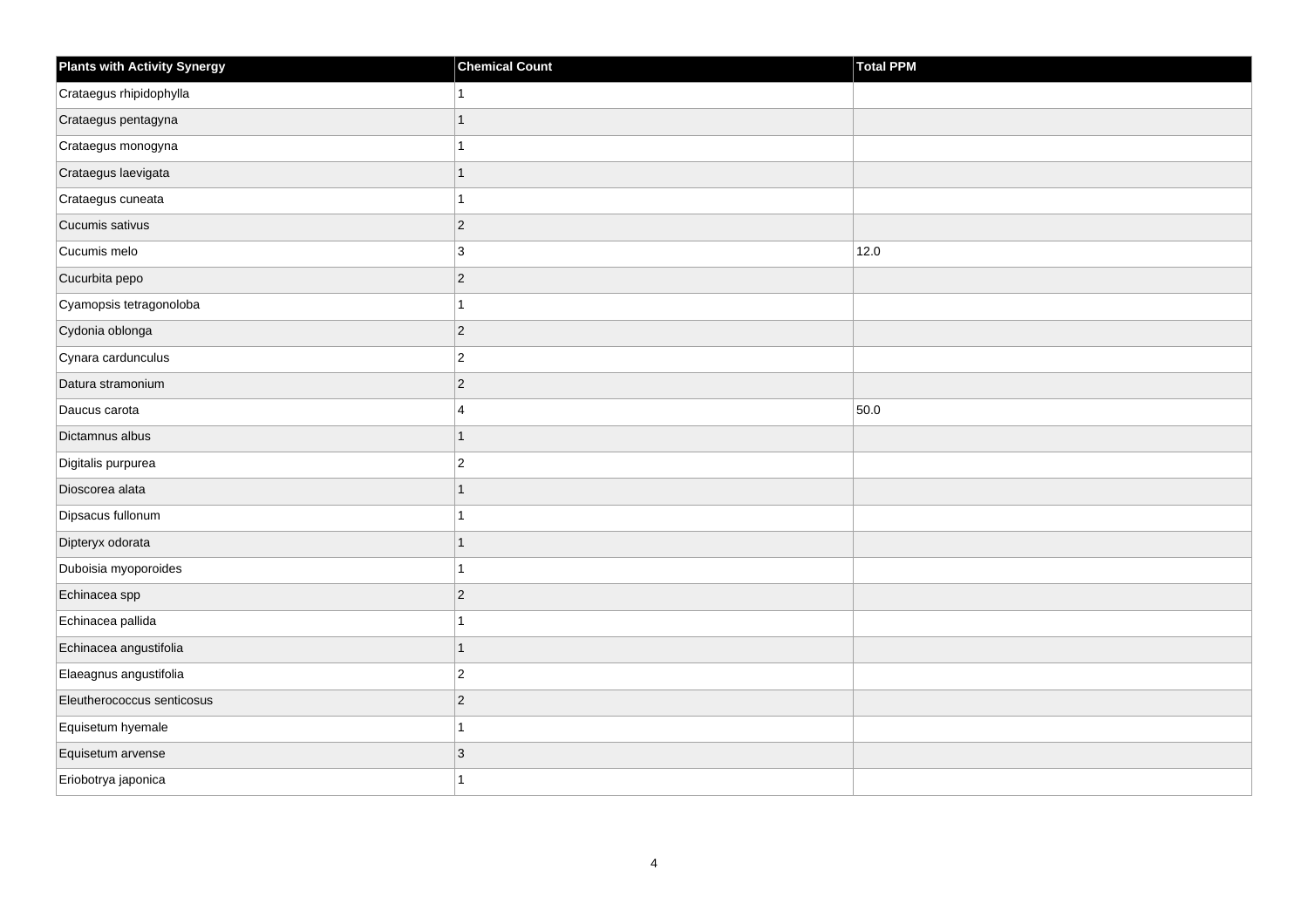| <b>Plants with Activity Synergy</b> | <b>Chemical Count</b>   | Total PPM          |
|-------------------------------------|-------------------------|--------------------|
| Erythroxylum coca                   | $\mathbf{1}$            |                    |
| Eucalyptus globulus                 | $\overline{\mathbf{c}}$ |                    |
| Eucalyptus citriodora               | $\overline{1}$          |                    |
| Eucommia ulmoides                   | 1                       |                    |
| Euphorbia lathyris                  | $\overline{1}$          |                    |
| Euphorbia hirta                     | 1                       |                    |
| Euphrasia officinalis               | $\overline{1}$          |                    |
| Fagopyrum esculentum                | 1                       |                    |
| Ferula assa-foetida                 | $\overline{c}$          |                    |
| Ficus carica                        | 1                       |                    |
| Foeniculum vulgare                  | 3                       |                    |
| Fragaria spp                        | 1                       |                    |
| <b>Fucus vesiculosus</b>            | $\mathbf{1}$            |                    |
| Gaultheria procumbens               | 1                       |                    |
| Ginkgo biloba                       | $\overline{1}$          |                    |
| Glechoma hederacea                  | $\overline{2}$          |                    |
| Glycine max                         | $\overline{4}$          | 335.79999999999995 |
| Glycyrrhiza glabra                  | 1                       |                    |
| Harpagophytum procumbens            | $\mathbf{1}$            |                    |
| Hedera helix                        | 1                       |                    |
| Helianthus annuus                   | $\overline{c}$          | 56006.0            |
| Hierochloe odorata                  | 1                       |                    |
| Hordeum vulgare                     | 3                       | 18.0               |
| Houttuynia cordata                  | 1                       |                    |
| Humulus lupulus                     | $\overline{c}$          |                    |
| Huperzia spp                        | 1                       |                    |
| Hura crepitans                      | $\overline{1}$          |                    |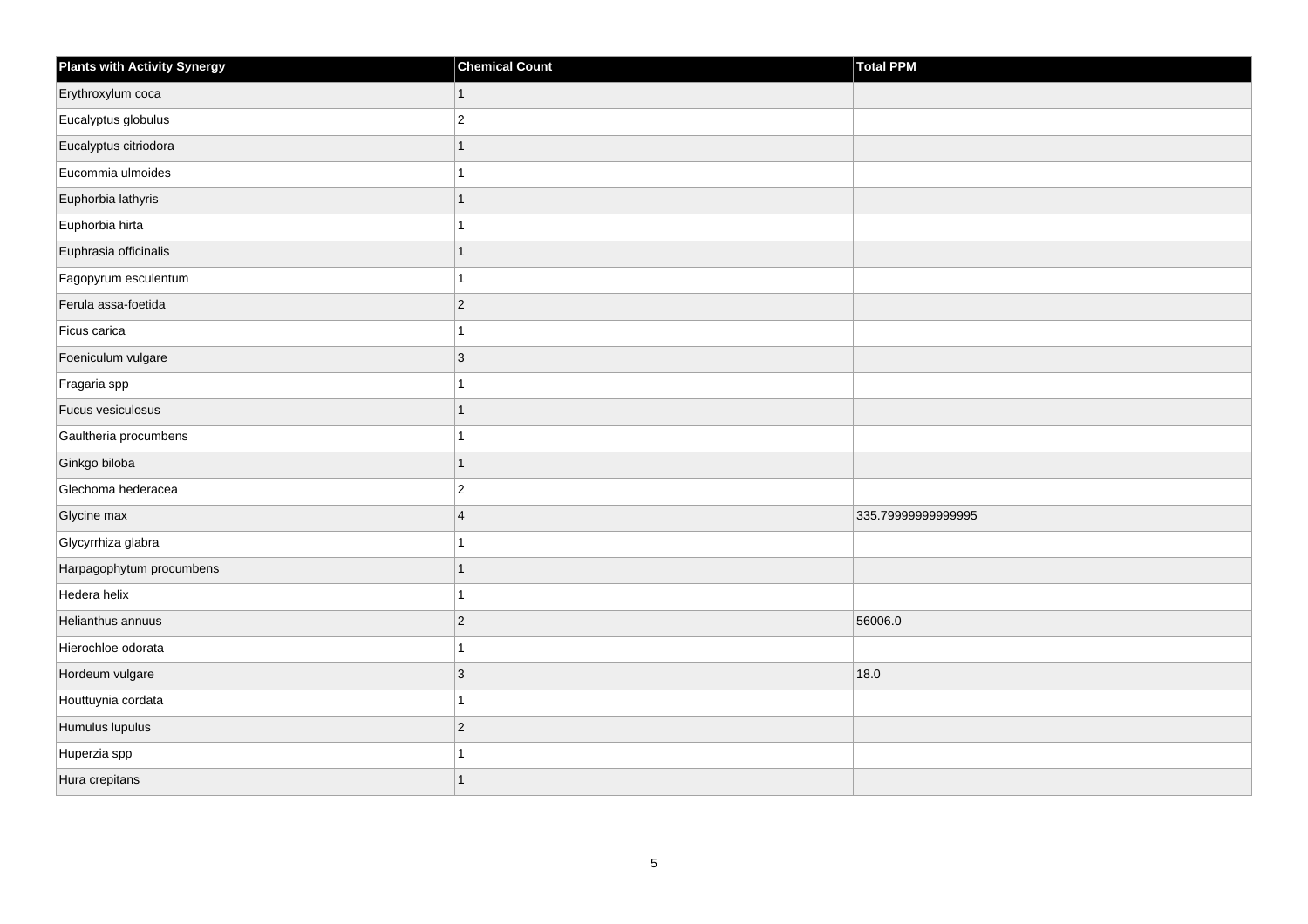| <b>Plants with Activity Synergy</b> | <b>Chemical Count</b>   | Total PPM |
|-------------------------------------|-------------------------|-----------|
| Hydrastis canadensis                |                         |           |
| Hyoscyamus niger                    | 1                       |           |
| Hypericum perforatum                | 3                       |           |
| Hyssopus officinalis                | 1                       |           |
| Ilex paraguariensis                 | $\mathbf{3}$            | 38000.0   |
| Ipomoea batatas                     |                         |           |
| Iris x germanica                    |                         |           |
| Juglans regia                       | $\overline{2}$          |           |
| Juglans nigra                       |                         |           |
| Juniperus communis                  | $\overline{2}$          |           |
| Kalanchoe pinnata                   |                         |           |
| Lachnanthes tinctoria               | 1                       |           |
| Lactuca sativa                      |                         |           |
| Lens culinaris                      |                         |           |
| Levisticum officinale               |                         |           |
| Ligustrum japonicum                 | 1                       |           |
| Linum usitatissimum                 | $\overline{2}$          |           |
| Lonicera japonica                   | 1                       |           |
| Lupinus albus                       |                         |           |
| Lycopersicon esculentum             | $\overline{\mathbf{A}}$ | 179.0     |
| Lycopodium selago                   |                         |           |
| Lycopodium clavatum                 | 1                       |           |
| Lycopus virginicus                  |                         |           |
| Lycopus europeus                    | $\overline{c}$          |           |
| Lythrum salicaria                   |                         |           |
| Mahonia repens                      |                         |           |
| Malus domestica                     | 3                       | 192.0     |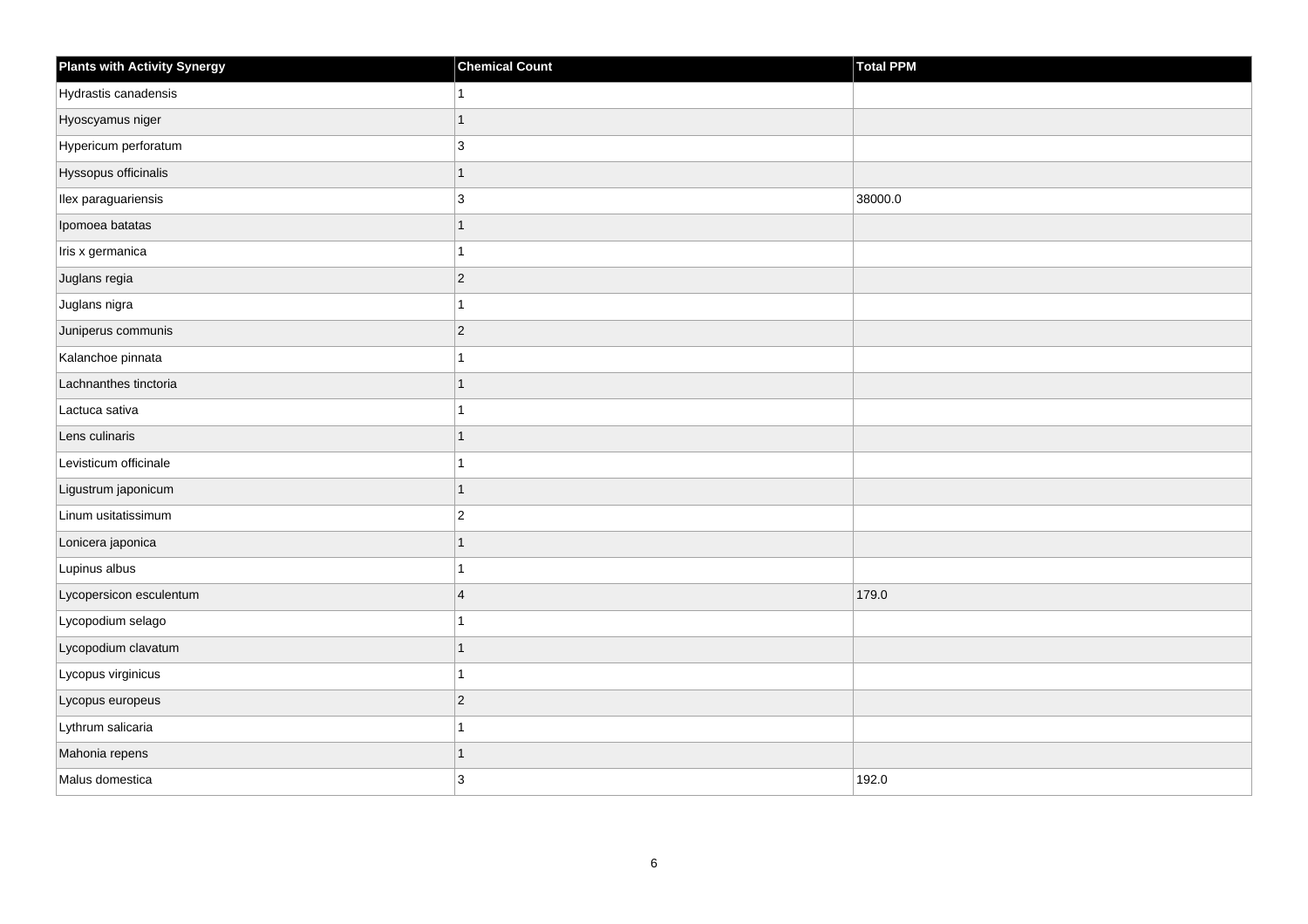| <b>Plants with Activity Synergy</b> | <b>Chemical Count</b> | Total PPM |
|-------------------------------------|-----------------------|-----------|
| Maranta arundinacea                 | 1                     |           |
| Marrubium vulgare                   |                       |           |
| Matricaria recutita                 | 1                     |           |
| Medicago sativa                     | 3                     |           |
| Melia azedarach                     | 1                     |           |
| Melilotus officinalis               |                       |           |
| Melissa officinalis                 | 1                     |           |
| Mentha x rotundifolia               |                       |           |
| Mentha x piperita                   | $\overline{2}$        |           |
| Menyanthes trifoliata               | $\overline{c}$        |           |
| Mirabilis jalapa                    | 1                     |           |
| Morus alba                          | $\overline{2}$        |           |
| Musa x paradisiaca                  | $\overline{2}$        | 206.72    |
| Myroxylon balsamum                  |                       |           |
| Nelumbo nucifera                    | $\overline{1}$        |           |
| Nicotiana tabacum                   | 3                     |           |
| Oenothera biennis                   |                       |           |
| Ononis spinosa                      |                       |           |
| Opopanax chironium                  | 1                     |           |
| Origanum vulgare                    |                       |           |
| Origanum majorana                   | 1                     |           |
| Oryza sativa                        | $\overline{c}$        |           |
| Panax quinquefolius                 | 1                     |           |
| Panax ginseng                       | $\overline{2}$        |           |
| Papaver somniferum                  | $\overline{1}$        |           |
| Persea americana                    | $\overline{c}$        | 2.0       |
| Petroselinum crispum                | $\overline{2}$        |           |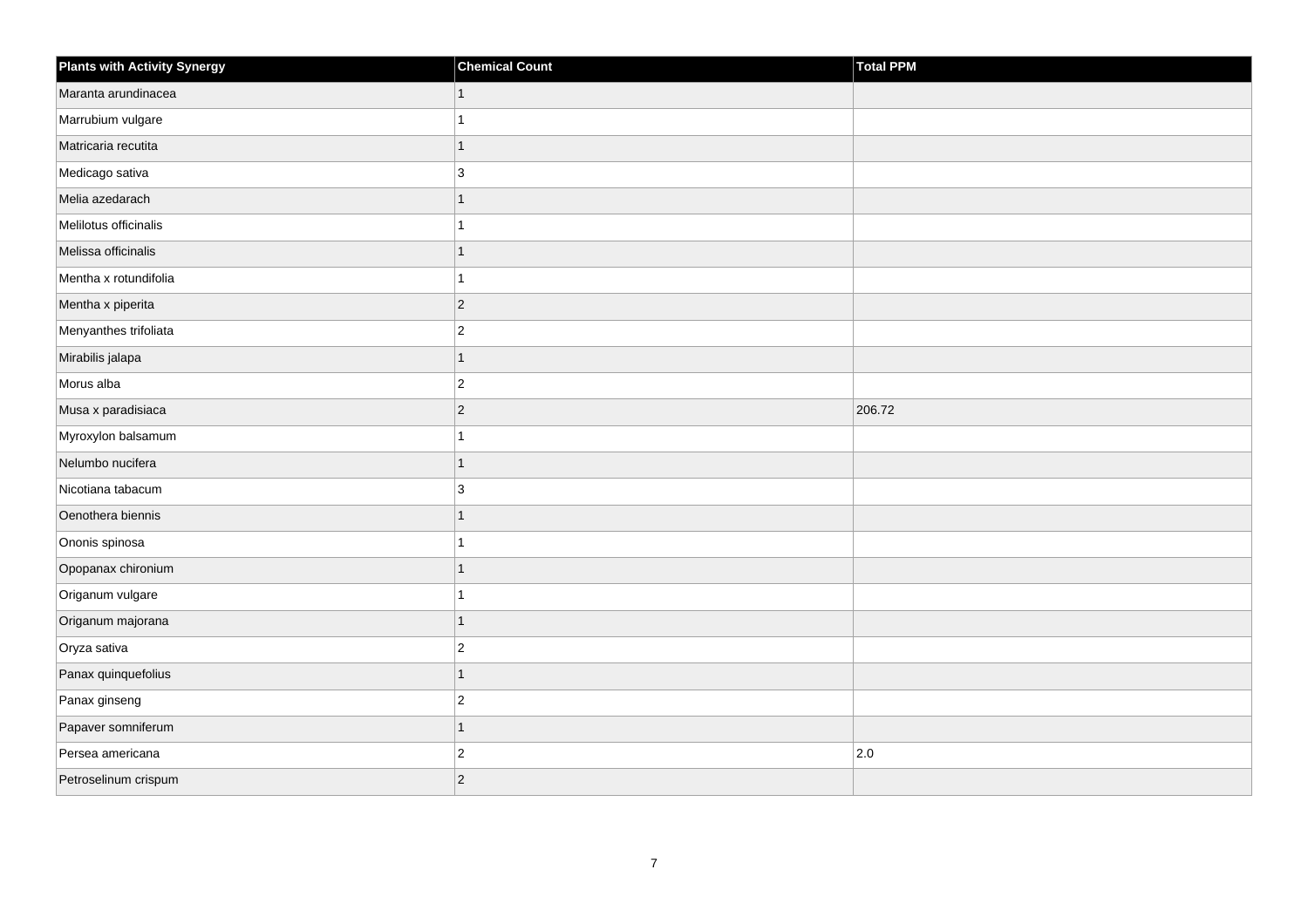| <b>Plants with Activity Synergy</b> | <b>Chemical Count</b>   | <b>Total PPM</b> |
|-------------------------------------|-------------------------|------------------|
| Peucedanum ostruthium               | 1                       |                  |
| Phaseolus vulgaris                  | $\overline{c}$          |                  |
| Phoenix dactylifera                 | $\overline{c}$          | 820.0            |
| Physalis peruviana                  | $\mathbf{1}$            |                  |
| Pimpinella anisum                   | 1                       |                  |
| Pinus sylvestris                    | $\mathbf{3}$            |                  |
| Pisum sativum                       | $\mathbf{3}$            | 1526.0           |
| Plantago major                      | $\overline{c}$          |                  |
| Pluchea carolinensis                | 1                       |                  |
| Polygala senega                     | $\mathbf{1}$            |                  |
| Portulaca oleracea                  | $\overline{\mathbf{c}}$ |                  |
| Prunus spinosa                      | $\overline{1}$          |                  |
| Prunus persica                      | $\boldsymbol{2}$        |                  |
| Prunus dulcis                       | $\overline{1}$          |                  |
| Prunus domestica                    | $\overline{c}$          |                  |
| Prunus cerasus                      | $\overline{c}$          |                  |
| Prunus armeniaca                    | 1                       |                  |
| Pteridium aquilinum                 | $\overline{1}$          |                  |
| Punica granatum                     | $\overline{c}$          |                  |
| Quisqualis indica                   | $\overline{1}$          |                  |
| Raphanus sativus                    | $\boldsymbol{2}$        | 32.0             |
| Rheum rhabarbarum                   | $\overline{1}$          | 16.0             |
| Rheum officinale                    | 1                       |                  |
| Rhizophora mangle                   | $\overline{1}$          | 4460.0           |
| Rhododendron ponticum               | 1                       |                  |
| Rhodymenia palmata                  | $\overline{1}$          |                  |
| Ribes uva-crispa                    | $\overline{2}$          |                  |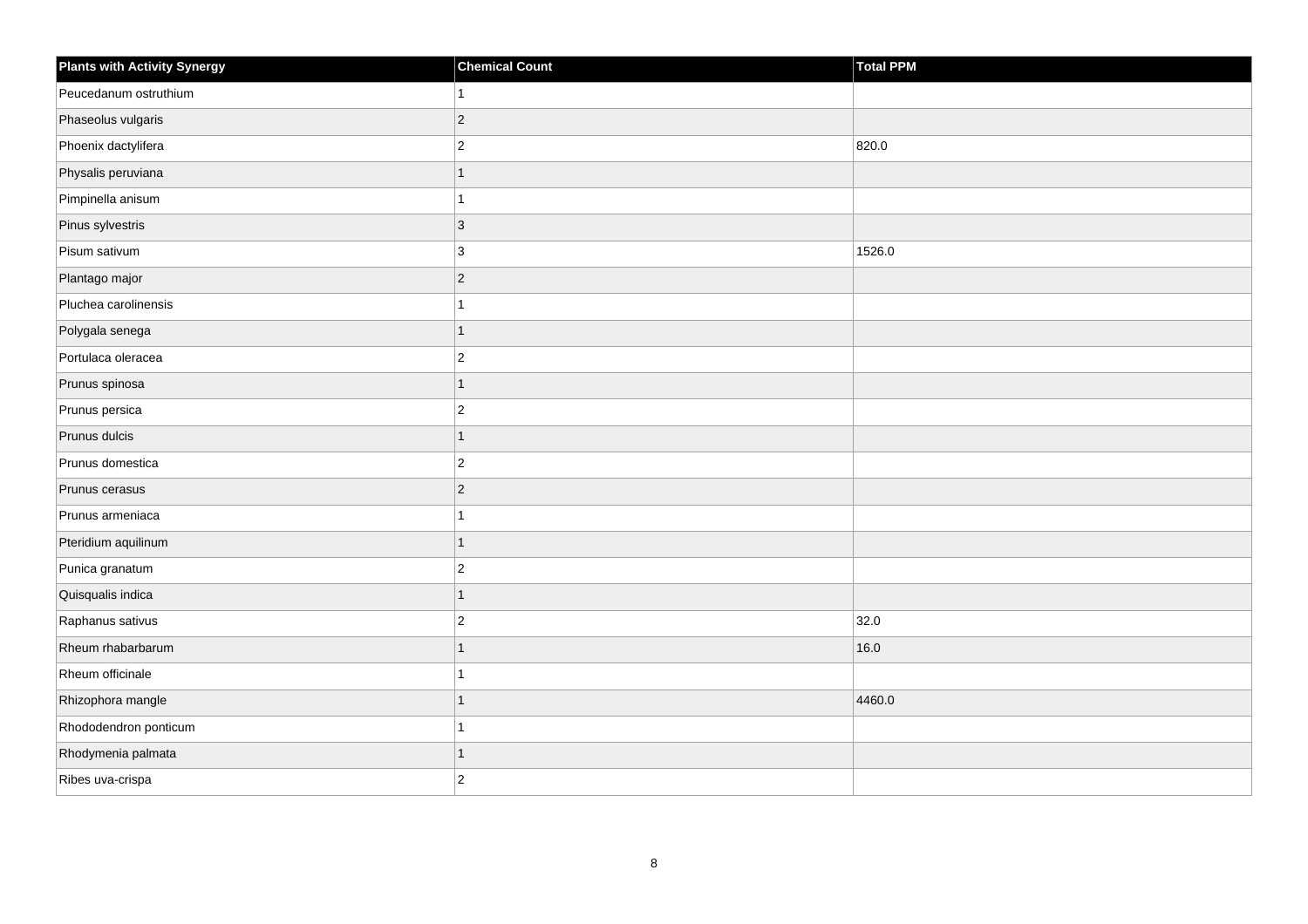| Plants with Activity Synergy | <b>Chemical Count</b> | Total PPM |
|------------------------------|-----------------------|-----------|
| Ribes nigrum                 | $ 2\rangle$           |           |
| Ricinus communis             | $ 2\rangle$           |           |
| Rosa damascena               | 1                     | 30000.0   |
| Rosa canina                  | 1                     |           |
| Rosmarinus officinalis       | $\mathbf{1}$          |           |
| Rubus phoenicolasius         | $\mathbf{1}$          |           |
| Rubus idaeus                 | $ 2\rangle$           | 1.2       |
| Rubus fruticosus             | $ 2\rangle$           |           |
| Salvia sp.                   | $\overline{1}$        |           |
| Salvia officinalis           | $ 2\rangle$           |           |
| Sambucus simpsonii           | $\overline{1}$        |           |
| Sambucus nigra               | $ 2\rangle$           |           |
| Satureja montana             | $\overline{1}$        |           |
| Scopolia carniolica          | 1                     |           |
| Senna obtusifolia            | $\overline{1}$        |           |
| Serenoa repens               | $\mathbf{1}$          |           |
| Sesamum indicum              | $ 2\rangle$           |           |
| Solanum tuberosum            | $\overline{4}$        | 4274.0    |
| Solanum torvum               | $\overline{1}$        |           |
| Solanum melongena            | 3                     |           |
| Solidago virgaurea           | $\overline{1}$        |           |
| Solidago gigantea            | 1                     |           |
| Sophora japonica             | 1                     |           |
| Sorbus aucubaria             | 1                     |           |
| Spinacia oleracea            | $\overline{4}$        | 32.0      |
| Stachys officinalis          | 1                     |           |
| Stachytarpheta jamaicensis   | 1                     |           |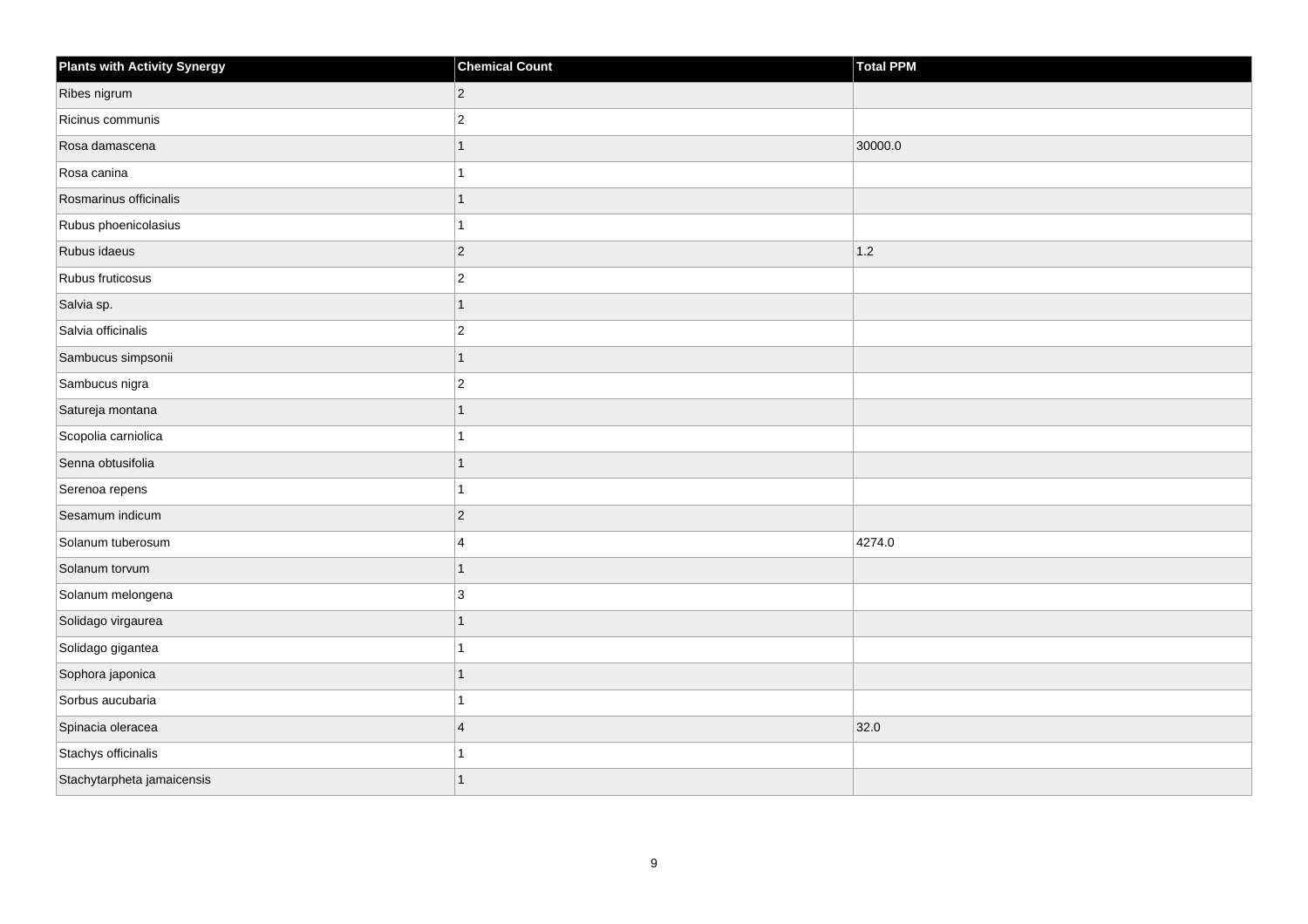| <b>Plants with Activity Synergy</b> | <b>Chemical Count</b>    | Total PPM |
|-------------------------------------|--------------------------|-----------|
| Stellaria media                     | $\overline{2}$           |           |
| Strophanthus kombe                  | 1                        |           |
| Strophanthus hispidus               |                          |           |
| Strophanthus gratus                 | 1                        |           |
| Strychnos nux-vomica                |                          |           |
| Symphytum officinale                | $\overline{\phantom{a}}$ |           |
| Tagetes erecta                      |                          |           |
| Tanacetum vulgare                   | 1                        |           |
| Taraxacum officinale                | $\overline{c}$           |           |
| Taxus baccata                       | $\overline{1}$           |           |
| Tecoma stans                        |                          |           |
| Teucrium scordium                   | 1                        |           |
| Teucrium chamaedrys                 | 1                        | 400.0     |
| Theobroma cacao                     | 3                        |           |
| Thymus vulgaris                     | $\overline{c}$           |           |
| Tilia sp.                           | 1                        |           |
| Trifolium pratense                  |                          |           |
| Trigonella foenum-graecum           | 1                        | 5300.0    |
| Triticum aestivum                   | 3                        | 74.0      |
| Tropaeolum majus                    | 1                        |           |
| Turnera diffusa                     |                          | 160000.0  |
| Ulex europaeus                      | $\overline{1}$           |           |
| Uncaria tomentosa                   |                          |           |
| Uncaria guianensis                  | 1                        |           |
| Urtica dioica                       | $\overline{c}$           |           |
| Vaccinium myrtillus                 | $\overline{c}$           |           |
| Vaccinium macrocarpon               | 3                        |           |